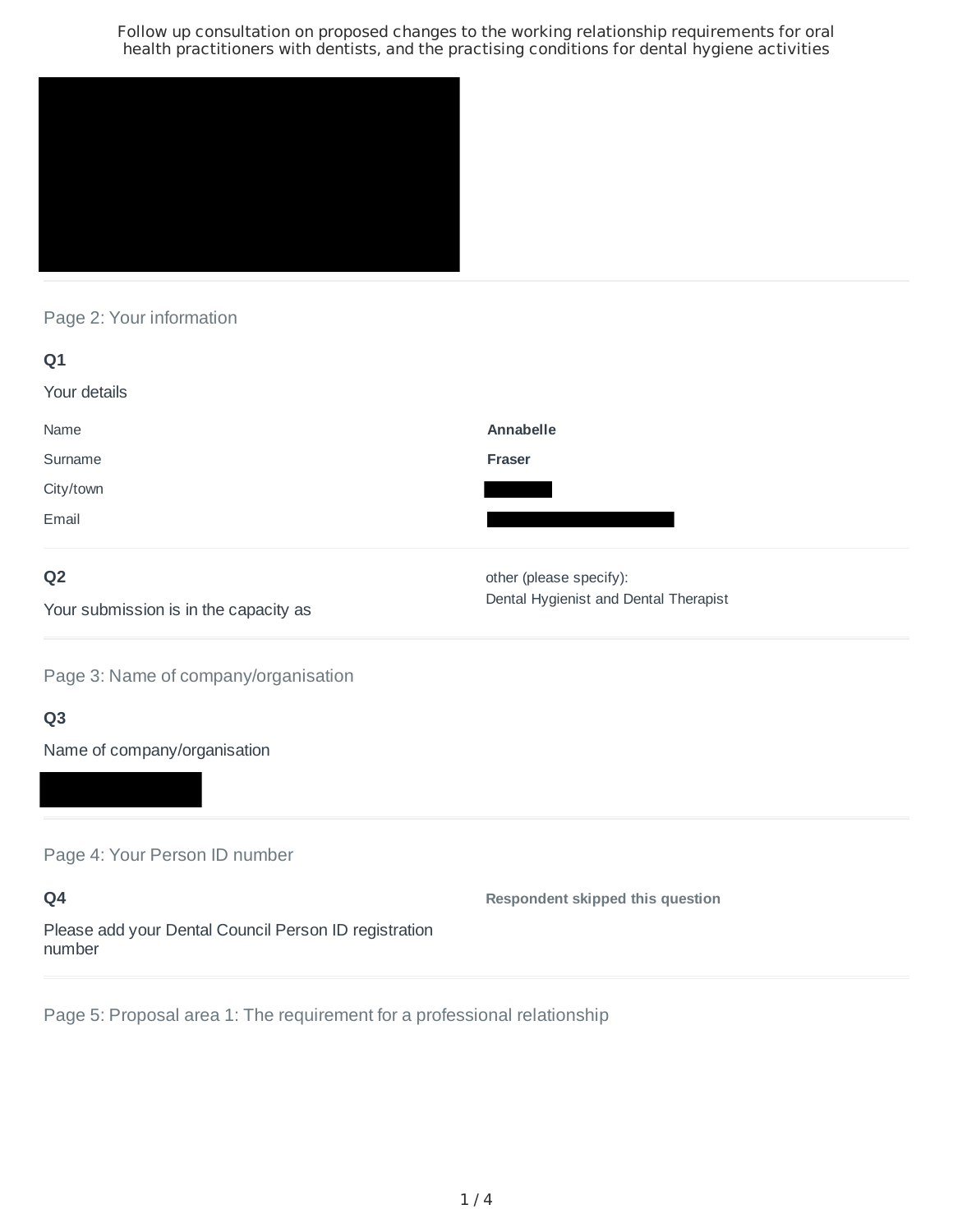### **Q5**

**Agree**

Do you agree/disagree with the proposal to remove the mandated requirement for a professional relationship (dental therapy), working relationship (dental hygiene, orthodontic auxiliary practice), and a consultative professional relationship (oral health therapy) from the respective scopes of practice. Please detail why.

### **Q6**

Please provide comments to support your response.

I feel we are clinicians in our own right and should have autonomy. I know I will still collaborate with my on-site dentists or dental specialists to provide my patients with the best possible oral health outcomes.

Page 6: Proposal area 1: The requirement for a professional relationship

## **Q7**

**Agree**

Do you agree/disagree to remove references to working/professional/consultative professional relationships from the dental therapy, dental hygiene, orthodontic auxiliary practice, oral health therapy, dental technology and clinical dental technology scopes of practice? (as detailed in Appendices  $A - F$ ). Please detail why.

#### **Q8**

Please provide comments to support your response.

While I agree to the removal of the references to the working/professional/consultative professional relationships. I do like a team approach and working in consultation with my practice dentists to provide my patients with the best possible oral care.

Page 8: Proposal area 2: Practising conditions for dental hygiene activities

#### **Q9**

**Agree**

Do you agree/disagree with the removal of the requirement for direct clinical supervision for administration of local anaesthetic and prescription preventive agents? Please detail why.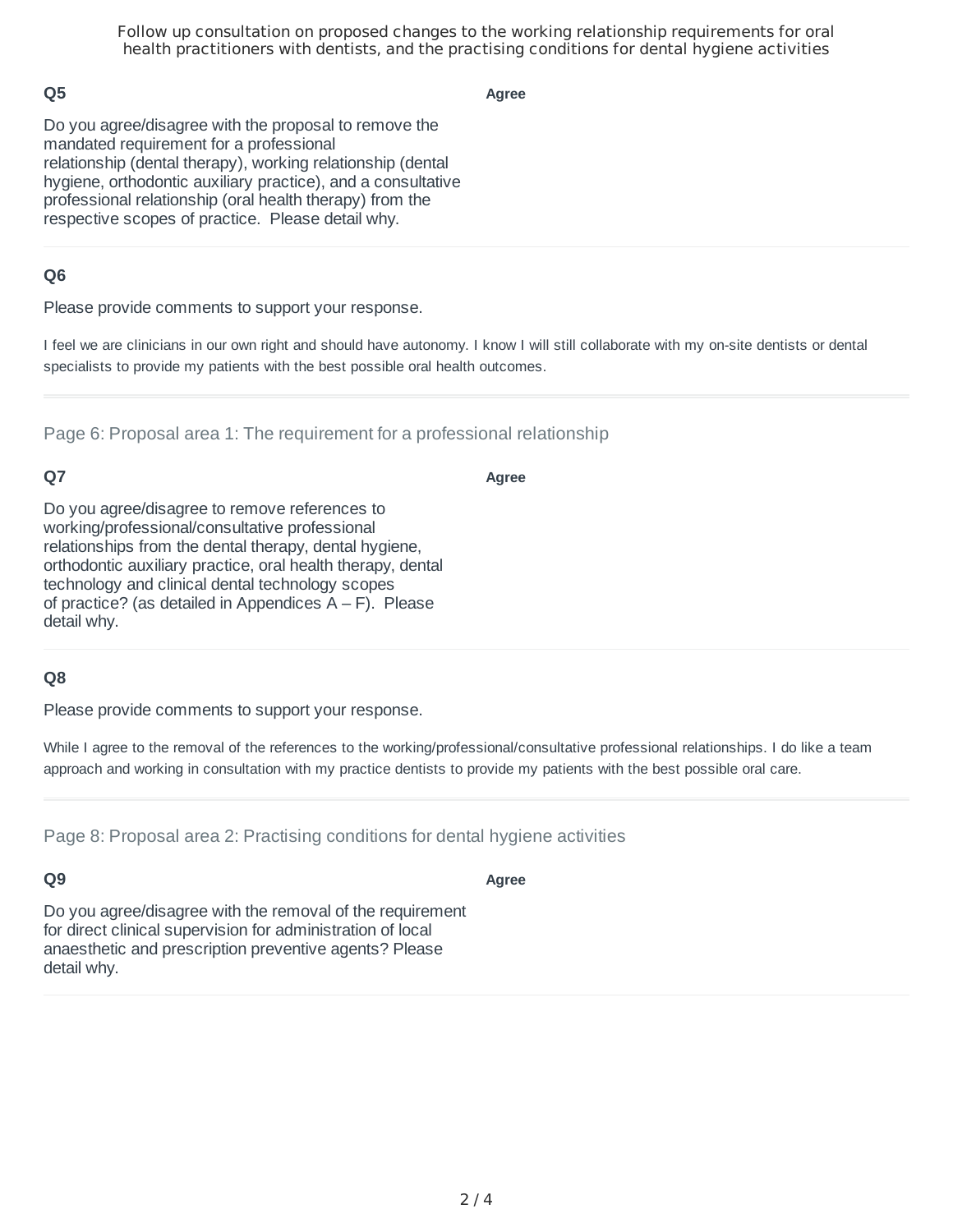#### **Q10**

Please provide comments to support your response.

As a dental therapist, I don't need to have a dentist on-site for administering local anaesthetic to patients under 18 years. However, for patients over 18 for hygiene practice, I do. It seems a very arbitrary condition and be disruptive if a dentist is not on-site and a patient asks for local during a hygiene appt and I am not able to administer it and then I need to reschedule them.

Page 9: Proposal area 2: Practising conditions for dental hygiene activities

### **Q11**

**Agree**

Do you agree/disagree with the removal of clinical guidance for the remainder of the dental hygiene scope activities? (excluding the orthodontic activities currently defined as being performed under direct supervision). Please detail why.

## **Q12**

Please provide comments to support your response.

We are trained registered professionals in our own right and I feel we should have more autonomy.

Page 10: Proposal area 2: Practising conditions for dental hygiene activities

## **Q13**

Do you agree/disagree to align the description of the following scope activity with current dental hygiene practice in the following way: obtaining and reassessing medical and dental oral health histories? Please detail why.

## **Q14**

Please provide comments to support your response.

Yes, I think we are very thorough in obtaining up-to-date medical histories and are aware to ask for assistance or advice when required for either the patient's GP/specialist or our on site dentist.

Page 11: General

## **Q15**

**No**

Are there any further comments you would like to made on the proposals?

#### **Agree**